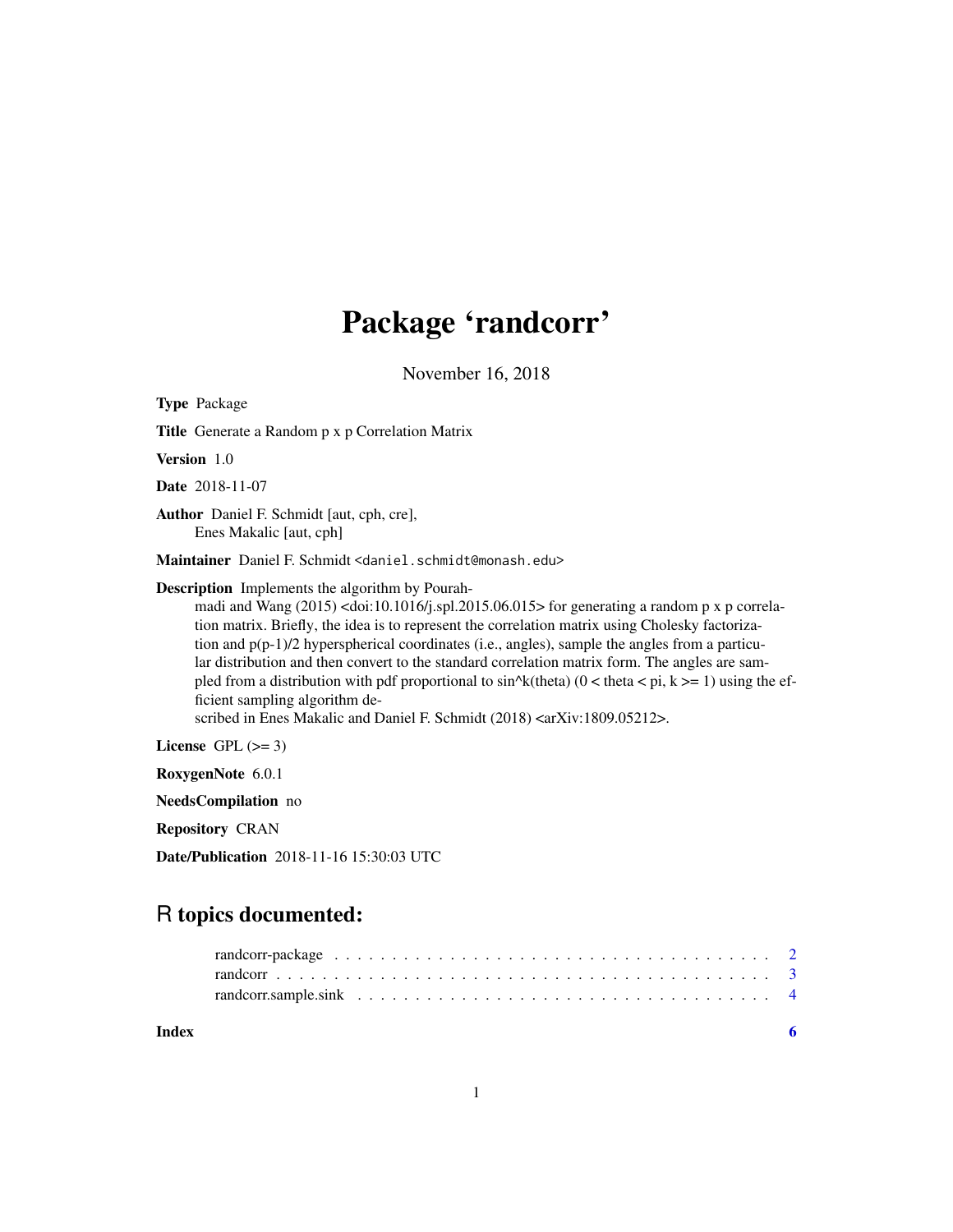<span id="page-1-0"></span>randcorr-package *The randcorr package*

#### Description

This package contains a function to generate a random p x p correlation matrix. This function implements the algorithm by Pourahmadi and Wang [1] for generating a random p x p correlation matrix. Briefly, the idea is to represent the correlation matrix using Cholesky factorization and p(p-1)/2 hyperspherical coordinates (i.e., angles), sample the angles from a particular distribution and then convert to the standard correlation matrix form. The angles are sampled from a distribution with a probability density function proportional to  $sin^k(t)$  (0 < theta < pi, k >= 1) using the efficient sampling algorithm described in [2].

#### Details

For usage, see the examples in [randcorr](#page-2-1) and [randcorr.sample.sink](#page-3-1).

#### **Note**

To cite this package please reference:

Makalic, E. & Schmidt, D. F. An efficient algorithm for sampling from  $sin^k(x)$  for generating random correlation matrices arXiv:1809.05212, 2018 <https://arxiv.org/abs/1809.05212>

A MATLAB-compatible implementation of the sampler in this package can be obtained from:

<https://au.mathworks.com/matlabcentral/fileexchange/68810-randcorr>

#### Author(s)

Daniel Schmidt <daniel.schmidt@monash.edu>

Faculty of Information Technology, Monash University, Australia

Enes Makalic <emakalic@unimelb.edu.au>

Centre for Epidemiology and Biostatistics, The University of Melbourne, Australia

#### References

[1] Mohsen Pourahmadi and Xiao Wang, Distribution of random correlation matrices: Hyperspherical parameterization of the Cholesky factor, Statistics & Probability Letters, Volume 106, Pages 5-12, 2015.

[2] Enes Makalic and Daniel F. Schmidt An efficient algorithm for sampling from  $sin^k(x)$  for generating random correlation matrices, arXiv:1809.05212, 2018.

#### See Also

[randcorr](#page-2-1), [randcorr.sample.sink](#page-3-1)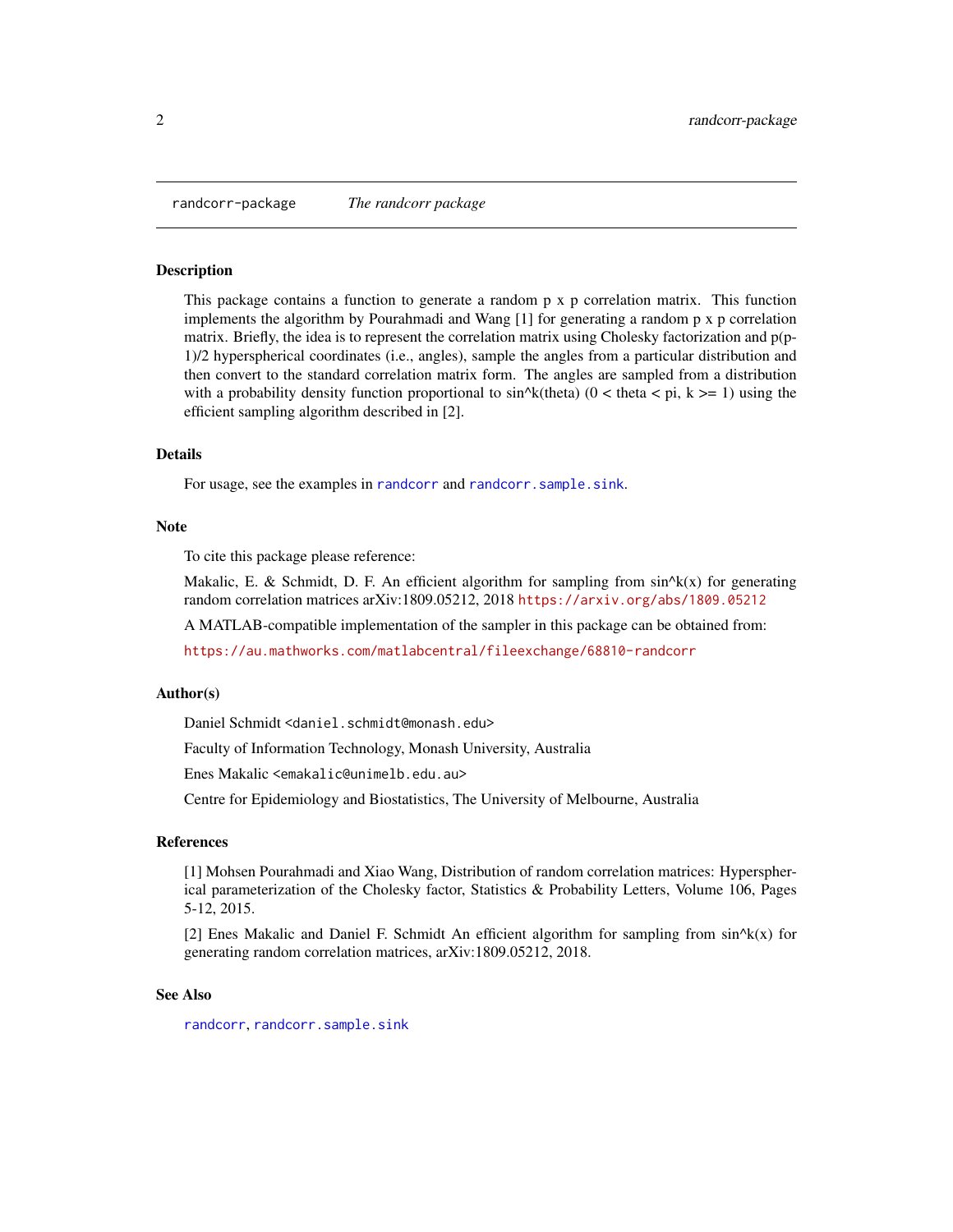<span id="page-2-1"></span><span id="page-2-0"></span>

#### Description

Generate a random p x p correlation matrix

#### Usage

randcorr(p)

#### **Arguments**

p A scalar positive integer denoting the size of the correlation matrix

#### Value

A random p x p correlation matrix

#### Details

This function implements the algorithm by Pourahmadi and Wang [1] for generating a random p x p correlation matrix. Briefly, the idea is to represent the correlation matrix using Cholesky factorization and  $p(p-1)/2$  hyperspherical coordinates (i.e., angles), sample the angles form a particular distribution and then convert to the standard correlation matrix form. The angles are sampled from a distribution with probability density function  $sin^{\lambda}k$ (theta) (0 < theta < pi, k >= 1) using the efficient sampling algorithm described in [2].

#### Note

To cite this package please reference:

Makalic, E. & Schmidt, D. F. An efficient algorithm for sampling from  $sin^k(x)$  for generating random correlation matrices arXiv:1809.05212, 2018 <https://arxiv.org/abs/1809.05212>

A MATLAB-compatible implementation of the sampler in this package can be obtained from:

<https://au.mathworks.com/matlabcentral/fileexchange/68810-randcorr>

#### References

[1] Mohsen Pourahmadi and Xiao Wang, Distribution of random correlation matrices: Hyperspherical parameterization of the Cholesky factor, Statistics & Probability Letters, Volume 106, Pages 5-12, 2015.

[2] Enes Makalic and Daniel F. Schmidt An efficient algorithm for sampling from  $sin^k(x)$  for generating random correlation matrices, arXiv:1809.05212, 2018.

#### See Also

[randcorr.sample.sink](#page-3-1)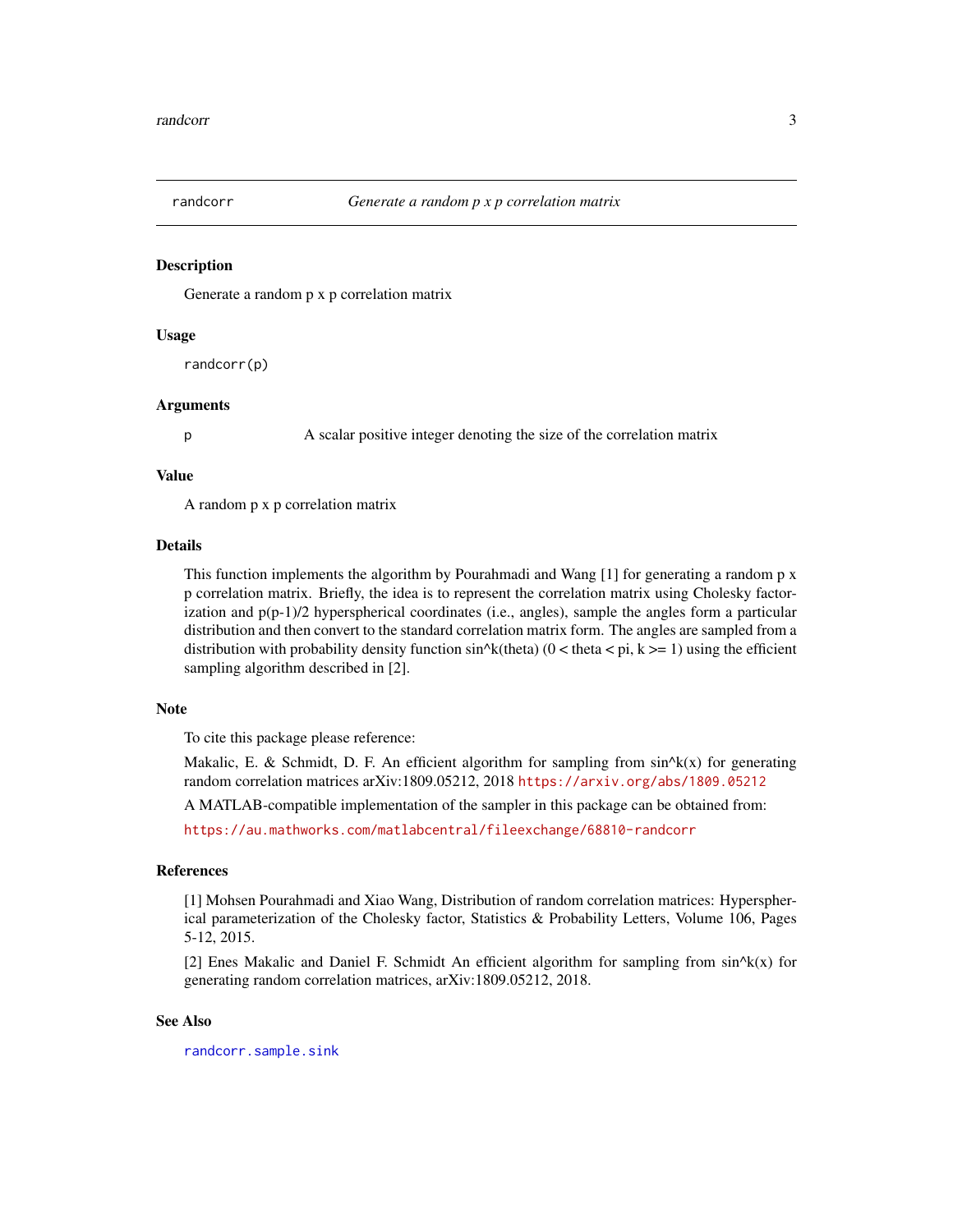#### Examples

```
# -----------------------------------------------------------------
# Example 1: Generate a 5x5 correlation matrix
C = \text{random}(5)# Example 2: Generate a 1000x1000 correlation matrix
C = \text{random}(1000)
```
<span id="page-3-1"></span>randcorr.sample.sink *Sample from the (unnormalized) distribution*  $sin(x)^k$ *,*  $0 < x < pi$ *,*  $k >=$ *1*

#### Description

Sample from the (unnormalized) distribution  $sin(x)^{k}$ ,  $0 < x < pi$ ,  $k \ge 1$ 

#### Usage

```
randcorr.sample.sink(k)
```
#### Arguments

k The k parameter of the distribution. If this is a vector, the function draws a random variate for every entry in k.

#### Value

A vector of samples with length equal to the length of k

#### Details

This code generates samples from the  $sin(x)^{k}$  distribution using the specified vector k.

#### References

Enes Makalic and Daniel F. Schmidt An efficient algorithm for sampling from  $sin^k(x)$  for generating random correlation matrices, arXiv:1809.05212, 2018.

#### See Also

[randcorr](#page-2-1)

<span id="page-3-0"></span>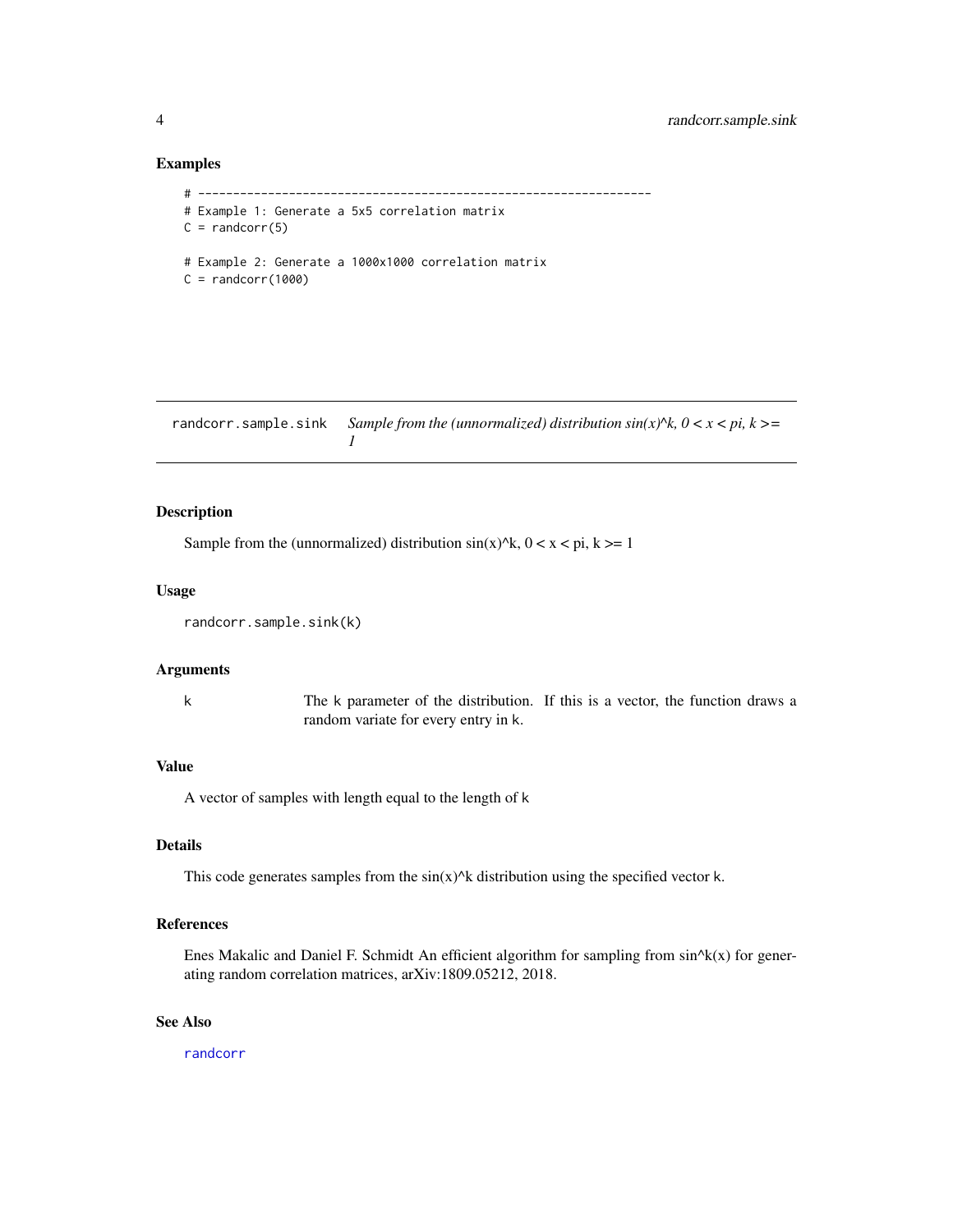#### randcorr.sample.sink 5

#### Examples

```
# -----------------------------------------------------------------
# Example 1: Draw a random variate from sin(x), 0<x<pi
x = \text{random}.\text{sample}.\text{sink}(1)# Example 2: Draw a million random variate from sin^3(x), 0<x<pi
x = randcorr.sample.sink( matrix(3, 1e6,1) )
mean(x)
var(x)
```